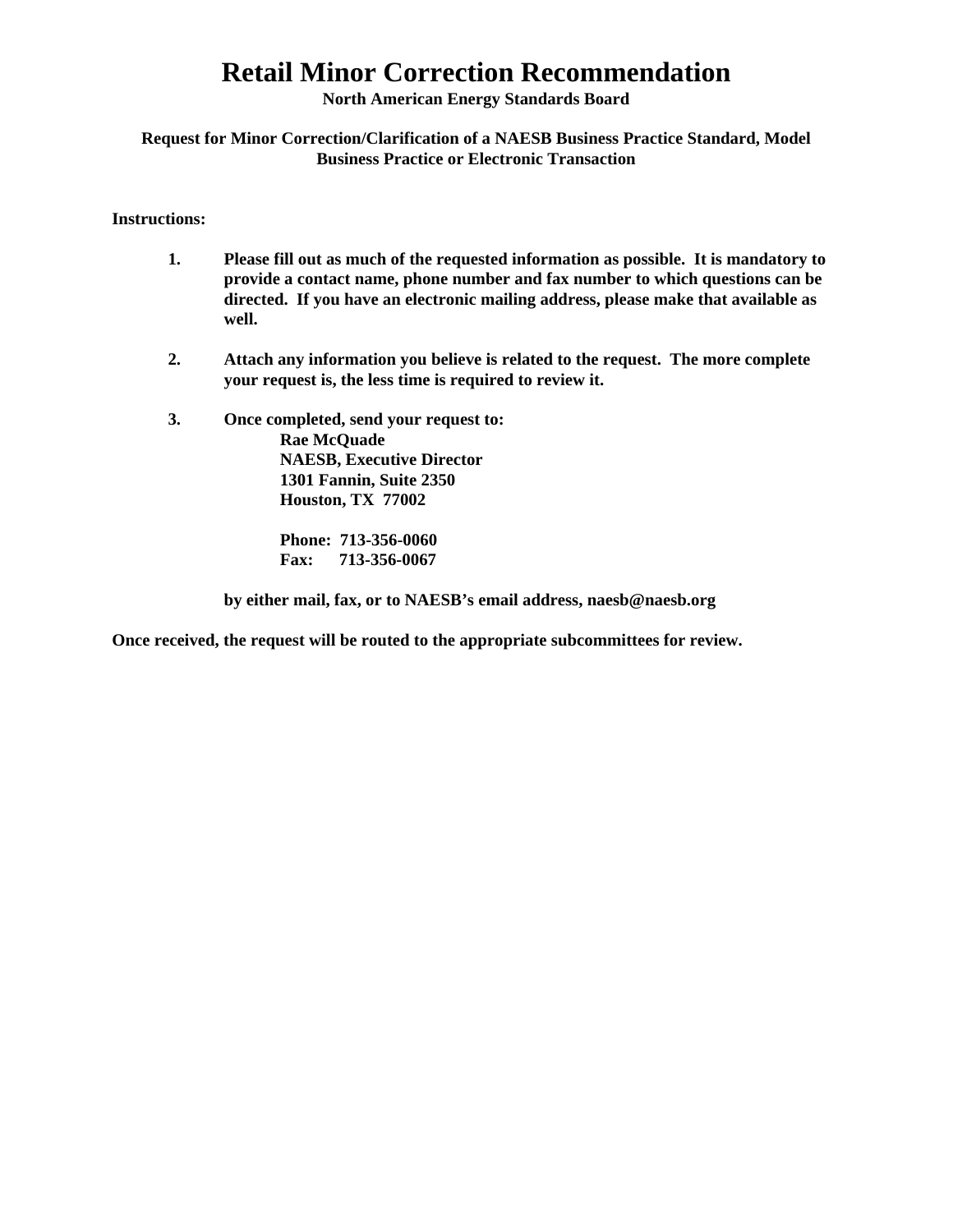#### **North American Energy Standards Board**

#### **Request for Minor Correction/Clarification of a NAESB Business Practice Standard, Model Business Practice or Electronic Transaction**

#### **NAESB Correction/Clarification Procedure**

#### **Minor Clarifications and Corrections to Standards**

Minor clarifications and corrections to existing standards include: (a) clarifications or corrections made by a regulatory agency to standards that are of a jurisdictional nature, or by the American National Standards Institute or its successor; (b) clarifications or corrections to the format, appearance, or descriptions of standards in standards documentation; (c) clarifications or corrections to add code values to tables; and (d) clarifications and corrections that do not materially change a standard. Any request for a minor clarification or correction to an existing standard should be submitted in writing to the executive director. This request shall include a description of the minor clarification or correction and the reason the clarification or correction should be implemented.

#### **1. Processing of Requests**

The executive director shall promptly notify the EC and any appropriate subcommittee(s) of the receipt of the request. The members of the applicable quadrant's EC shall promptly determine whether the request meets the definition of a minor clarification or correction. Through the decision of the vice chair of the applicable quadrant, this determination may be delegated to one of the quadrant's subcommittees, with the concurrence of the subcommittee chair, in which case the subcommittee shall make a prompt decision.

If the request is determined to meet the definition of minor clarification or correction, the applicable quadrant's EC, with input from any subcommittee(s) to which the request has been forwarded, shall act on the request within one month of its receipt. A meeting to discuss the request is not required; the decision may be made by notational vote. A simple majority of the votes received shall determine the outcome. The members of the applicable quadrant's EC shall be given at least three working days to consider and vote on the request.

#### **2. Public Notice**

The results of the vote on the request for a minor clarification or correction shall be posted on the NAESB website and the members of the applicable quadrant shall be notified of the request by e-mail. If the request has been approved by the applicable quadrant's EC, the notification shall include a brief description of the request, the contact name and number of the requester so that further information can be obtained, and the proposed effective date of the clarification or correction. The proposed effective date of the minor clarification or correction shall normally be one month from the date of the public notice. Any interested party shall have an opportunity to comment on the request, and the comments shall be posted on the NAESB website. The comment period is two weeks.

#### **3. Final Disposition of Approved Requests**

If no comments are received on an approved request, the standard shall be clarified or corrected as specified in the approved request on the effective date proposed. If comments are received, they shall be forwarded to the members of the applicable quadrant's EC for consideration. Each comment requires a public written response from the applicable quadrant's EC. The applicable quadrant's EC shall determine whether changes are necessary as a result of the comments. Members of the applicable quadrant's EC shall be given three working days to consider the comments and determine the outcome, which shall be decided by a simple majority of the votes received. A meeting to discuss the request is not required; the decision may be made by notational vote. The standard shall be clarified or corrected in accordance with the outcome of the vote, effective with the completion of voting, and notice thereof shall be posted on the NAESB website.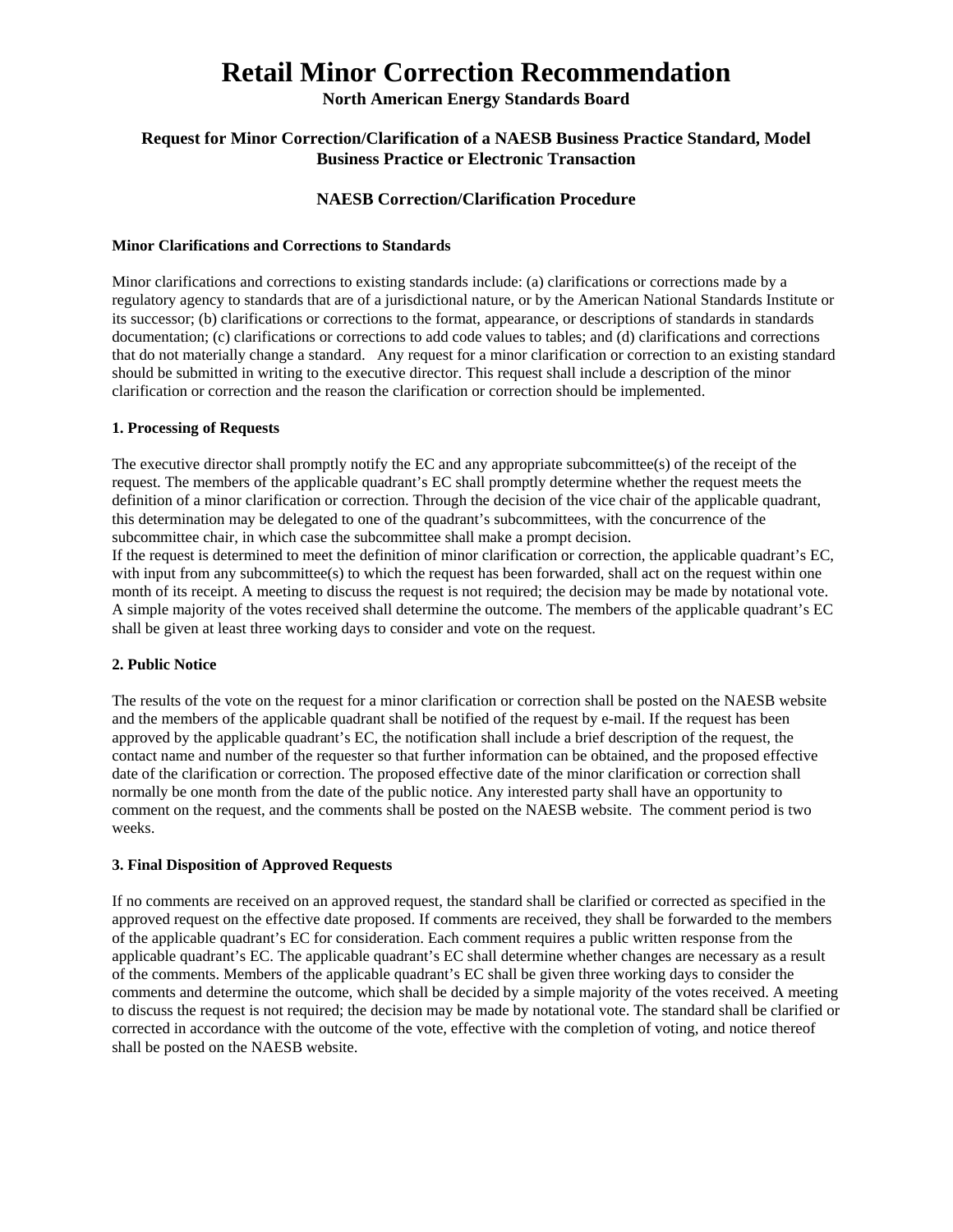**North American Energy Standards Board** 

### **Request for Minor Correction/Clarification of a NAESB Business Practice Standard, Model Business Practice or Electronic Transaction**

Date of Request: 6/3/09

1. Submitting Entity & Address:

National Fuel Gas Distribution Corporation 6363 Main St Williamsville, NY 14221

## **2. Contact Person, Phone #, Fax #, Electronic Mailing Address:**

| Michael Novak                |
|------------------------------|
| <b>Asst. General Manager</b> |
| 716-857-7884                 |
| 716-857-7254                 |
| novakm@natfuel.com           |
|                              |

**3. Version and Standard Number(s) suggested for correction or clarification:** 

### NAESB RXQ 6.1 version 1.1 User Guide

## **4. Description of Minor Correction/Clarification including redlined standards corrections:**

1) The Section reference within the answer to FAQ 2 refers to the incorrect exhibit number.

As used in the NAESB TPA, "EDI" is used in its broadest[1] interpretation and refers to any electronic (computer to computer) transfer of data between the trading partners. If necessary, Section  $\frac{1}{2}$  of the TPA Exhibit can be used to further define the term "EDI" as used by the trading partners.

2) The reference regarding confidential information within the answer to FAQ 3 refers to the incorrect exhibit number.

There is no conflict. Section 3.4 was written conservatively by requiring the parties to itemize the information that they desire to be treated as confidential. The trading partners do this by itemizing the confidential data items in Section  $10-4$  of the TPA Exhibit.

3) The references to Sections within the answer to FAQ 4 refer to the incorrect exhibit numbers. Further, one referenced Section is now in the TPW.

Sections 4-2 and 5-of the TPA Exhibit facilitates customizing the TPA to any jurisdiction or accommodating any special needs the trading partners have. Section 4 of The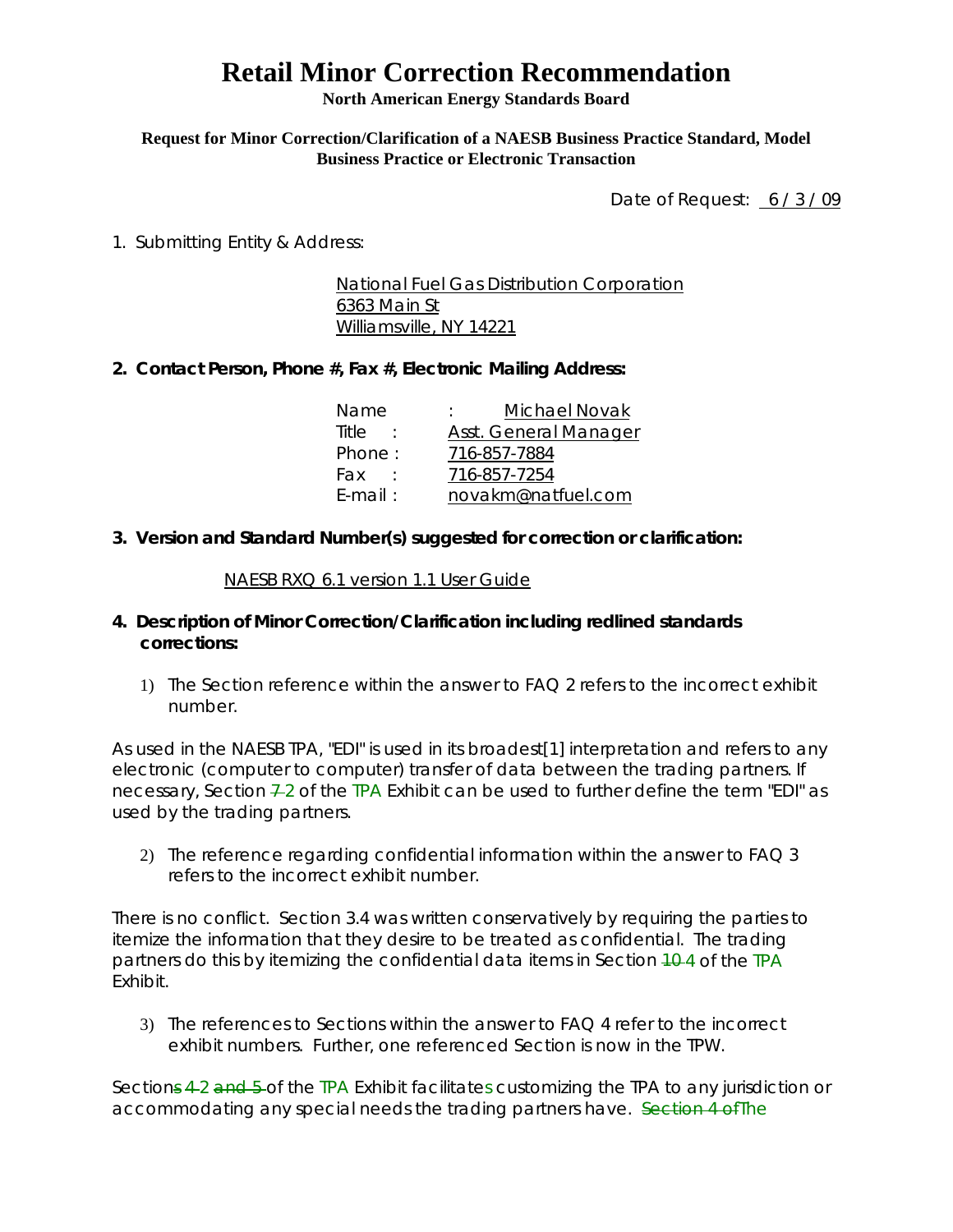### **North American Energy Standards Board**

### **Request for Minor Correction/Clarification of a NAESB Business Practice Standard, Model Business Practice or Electronic Transaction**

Transaction Set Information table within the **Exhibit-TPW** is a template where the specific transactions used by the parties can be listed within the table. Section  $\frac{5}{2}$  of the TPA Exhibit can be used to reference datasets or transactions mandated for use in a specific jurisdiction.

4) FAQ 5 references a Section that is no longer included in the TPA or TPW.

5. In previous versions of the TPA, Section 2 of thean Exhibit provides provided for identification of Special Allocation Costs. What are these costs and where can they be included in the current version of the TPA?

This is was a general section where the parties may agree as to the cost recovery for any costs associated with transactions governed by the TPA. For example, in some jurisdictions, VAN fees are assessed when a party is unable to utilize the internet on a temporary basis. Section 2 of the TPA Exhibit can be used to accomplish the same result as the section in previous versions of the Exhibit.

5) In FAQ 7, the reference to Exhibit should be clarified so as not to be confused with current sections of the TPW that were formerly referred to as Exhibits.

The TPWExhibit provides an exhaustive template for filling in the needed implementation details. These TPW details, along with any special instructions/additional specifications within the free form text line items in the TPA Exhibit to completely describe the trading partner's specific intentions.

6) The Section reference within the answer to FAQ 8 refers to the incorrect exhibit number.

The drafters of the NAESB TPA presumed that other Governing Documents, such as a master agreement between the trading partners or specific rules within a given jurisdiction, would dictate a dispute resolution procedure. If needed, dispute resolution language or a reference to a state's dispute resolution procedures could be added to Section  $\overline{22}$  of the TPA Exhibit.

7) The Section reference within the answer to FAQ 9 refers to the incorrect exhibit number.

The TPA is designed to address the transfer of information between trading partners and not any back-office systems issues including, but not limited to, data back-up. This, however, does not preclude two mutually agreeing parties from adding special terms and conditions addressing data back-up in Section  $-2$  of the TPA Exhibit.